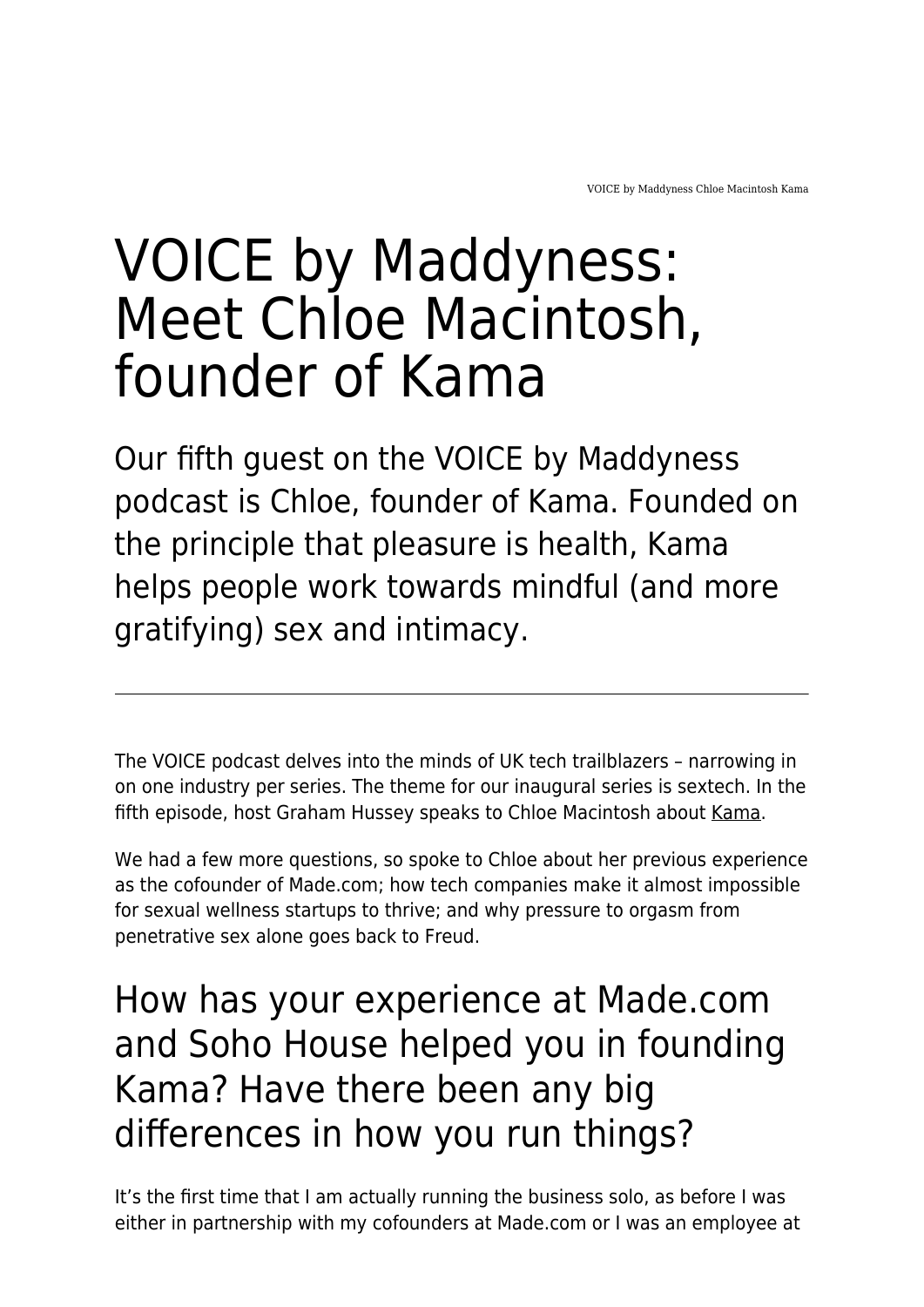Soho House. When I stepped down from Made.com, I really wanted to be reminded of what it feels like to be an employee. I often hear entrepreneurs saying that they will never be able to work for someone, but I think it's much harder to learn that way.

The startup experience can give founders some pretty bad habits when it comes to running a business as you do not follow protocol. This can be great in some ways but also can bring challenges when it comes to scaling and managing a team. So it was important for me to go back to working for someone else, and for a larger company as an employee, as I was preparing myself for going back into the entrepreneurial journey.

But overall, I think that when I look at my career, from being an architect to cofounding Made.com, to becoming a venture partner in a VC fund, and then becoming a consultant for different brands, and joining Soho House as Chief Creative Office, and now doing this, there isn't really a linear path. However, the logic is that I enjoy learning new things. And when you want to disrupt an industry, there is a lot of value in not knowing your topic. It allows you to remain objective.

In the case of Made.com, I didn't really know that much – and actually, not being limited by how much I knew allowed me to be creative. I wasn't limited by the way things had been done up until that point.

#### It is almost impossible for experts to disrupt their own industry.

Doing different things in different types of business, at different stages of growth, has made me a generalist. I really, really believe that it's very important to be a generalist in this world, rather than a specialist. You become much more agile and flexible. There are so many tools out there now to solve every aspect of the business that we don't need to be technical in each area.

Things are changing so fast, in a way that we cannot predict, so the advantage of having many hats is that you can fall back on your feet and be more intuitive with solutions.

It's the advice I give to my two teenage boys: the most important skill is the hustle. If you know how to hustle cleverly, then you will be able to always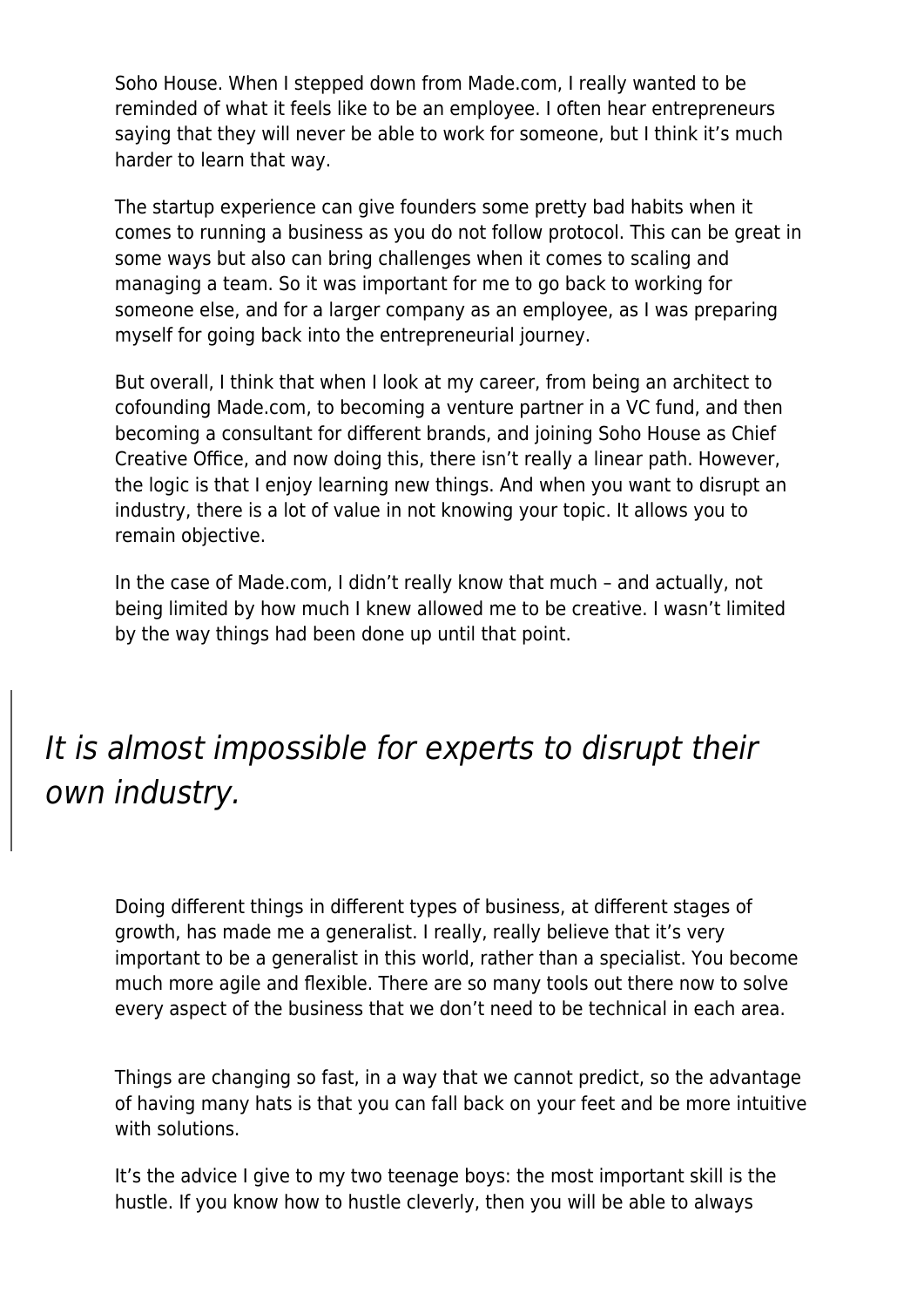manage a way in or out of situations.

The main thing that I enjoy about running Kama, my new business, is that the creative process is very lean. I've never had the opportunity before to build something that is so close to my heart and that can have such an important impact on the world.

# You've been researching the principles behind Kama for many years now. Who/what are the most inspiring thinkers/theories you've come across?

Well, first of all, there aren't a lot of thinkers and a lot of theories when it comes to sexuality. Sadly, for some weird reason, it doesn't seem to be attracting a lot of academic interest.

Sexual pleasure is the most under-researched area of our health. And female wellbeing and sexuality are not prioritised. So, for that reason, the things that I really get inspired by are people's personal stories. I think sexuality so often is defined by statistics, expectations and performance. But we don't talk about the experiential side. How does it feel for you?

### The principle behind wellness is that you know what's right for you based on how it makes you feel.

Because we don't talk about the experience, we don't learn a lot from each other. When you combine this with a lack of sex education, you get a very poor understanding of our sexuality. It has been essential to our growth at Kama to build a community around the platform, so we can hear people's stories first hand.

The kind of expertise that I look for isn't necessarily people who write about it, or people who are fronting the conversation in a public way. What I look for are people whose entire career has been dedicated to working directly with others and adjusting their methods based on real feedback, in real life.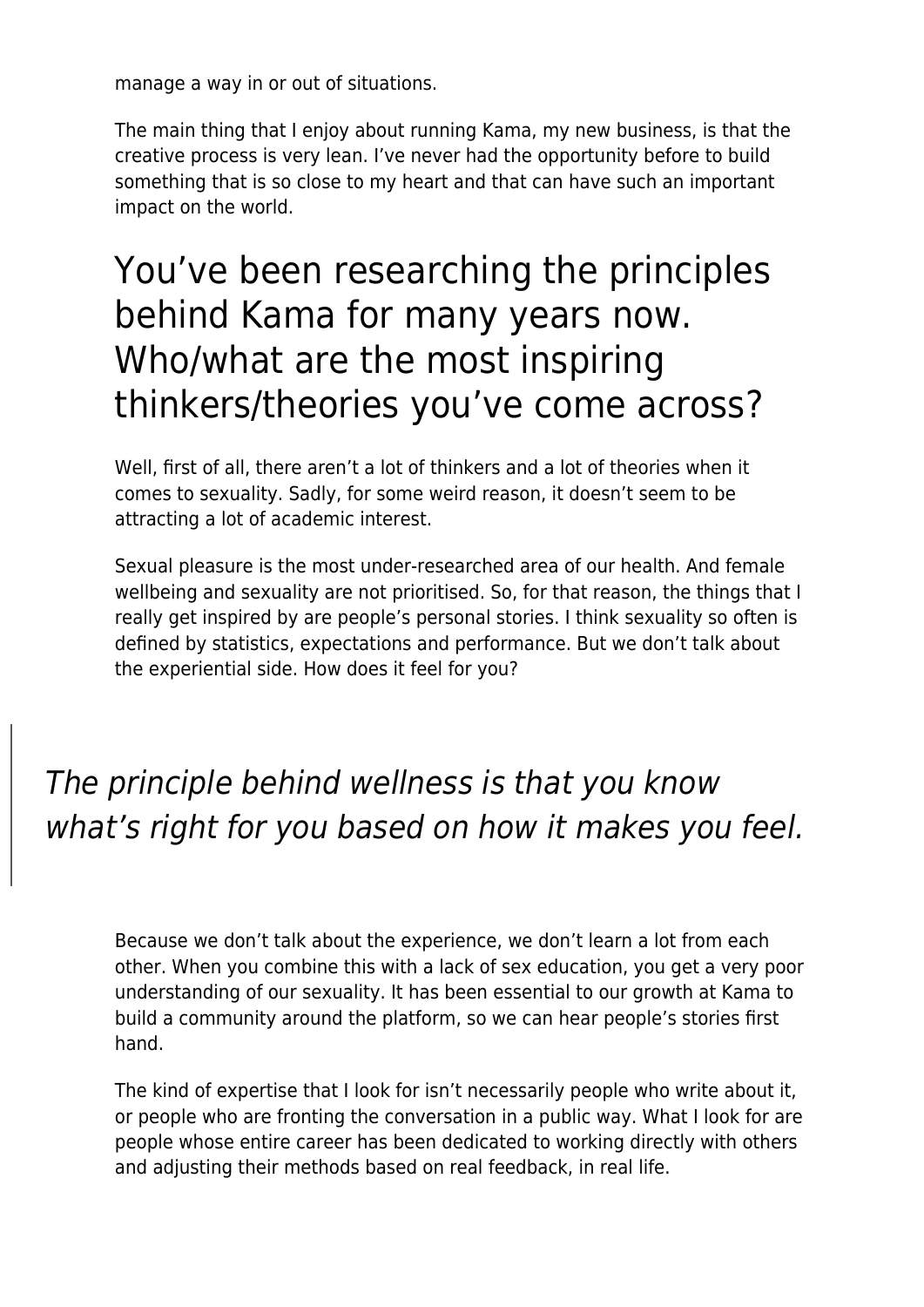#### [We're in the middle of a sex recession](https://www.maddyness.com/uk/2020/10/15/were-in-the-middle-of-a-sex-recession/)

The first thing that came to mind in response to this question was actually nature. Going back to our nature as human beings mean we can start repairing the disconnection we're all craving. At Kama, we focus on learning about the incredible technology that is our body, as it has the potential to deliver infinite pleasure and joy. So instead of intellectualising or using visual stimulus to get us in the mood, we want to invite you to have sex in your body not just in your head.

# What kind of qualities do you look for in new hires as you continue to build out the Kama team?

Lockdown created a huge challenge when it came to building a team and a culture, especially with team members who are based all around the world and have never met each other in real life.

I look for attitude before aptitude; the type of people who fit early-stage startups are independent, resourceful, and able to create their own role as the business evolves.

We are currently hiring for a growth marketer, a video producer, a social media manager, and an operational lead. Each hire has the potential to impact the business very significantly so that adds another level of complexity to hiring. We also look for people who are empathetic and interested in talking about sexuality in a way that is constructive, so we can learn from each other and make sure to address diversity in our solutions.

I have learned the key is to hire the right person for the business now, rather than taking a punt on the right person for the business in years to come.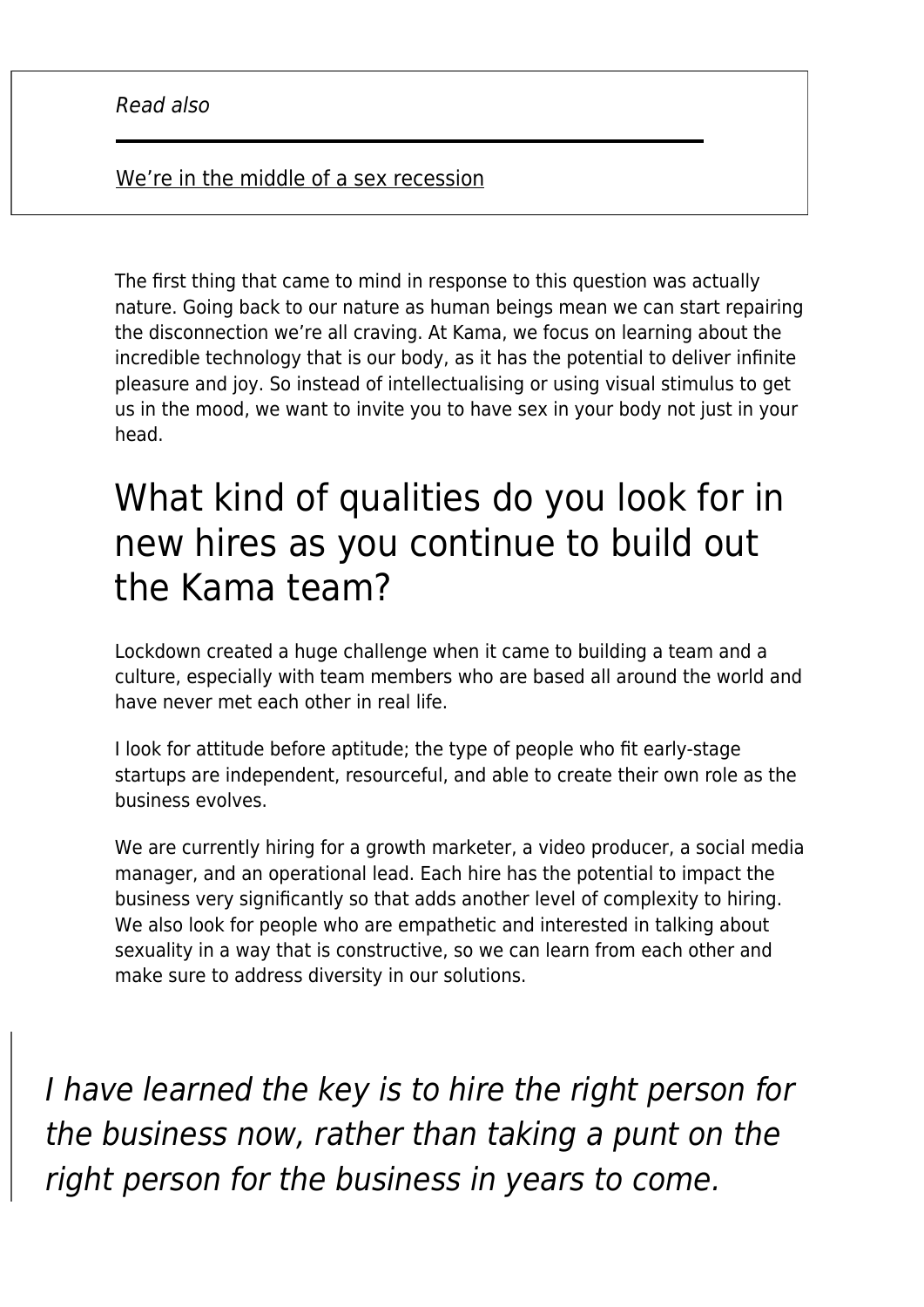# What do you foresee for the future of sextech? What areas will we see more innovation in?

We have often used technology as a way to substitute what our senses can do, and this has had the effect of desensitising us from pleasure and life in general. We are not going to spend less time on our phones, so we need to start thinking about how to use our phones in a way that contributes positively to our wellbeing.

Social media in particular has deceived us, promising us connection, and resulting in more isolation and loneliness and a surge in mental health issues. I would also like to see a level of responsibility from tech companies to create software that focuses on human qualities and can improve our wellbeing both short term and long term.

As opposed to technology that dissociates us from ourselves, I would like to see more technology that helps drive us back into the body and the human experience.

In 2021, we still can't talk about sex openly; we still can't show genitals for educational purposes. So as a brand that is focused on sex education, we are not able to do our job. If we want to remain visible on acquisition platforms, which have taken a hypocritical stance (covering the nipples does not make something less sexual – it does the opposite), we can't use sexual vocabulary. We also have to use pictures of fruit to teach people about their genitals!

There is still a lot of space for change when it comes to how sexuality is portrayed in the media. We are so often told what not to do, and there is just too little in the way of guidance to help us overcome our challenges and reach our full potential.

At Kama we know that the best sextech is our body, and our best sex toys are our hands and voice.